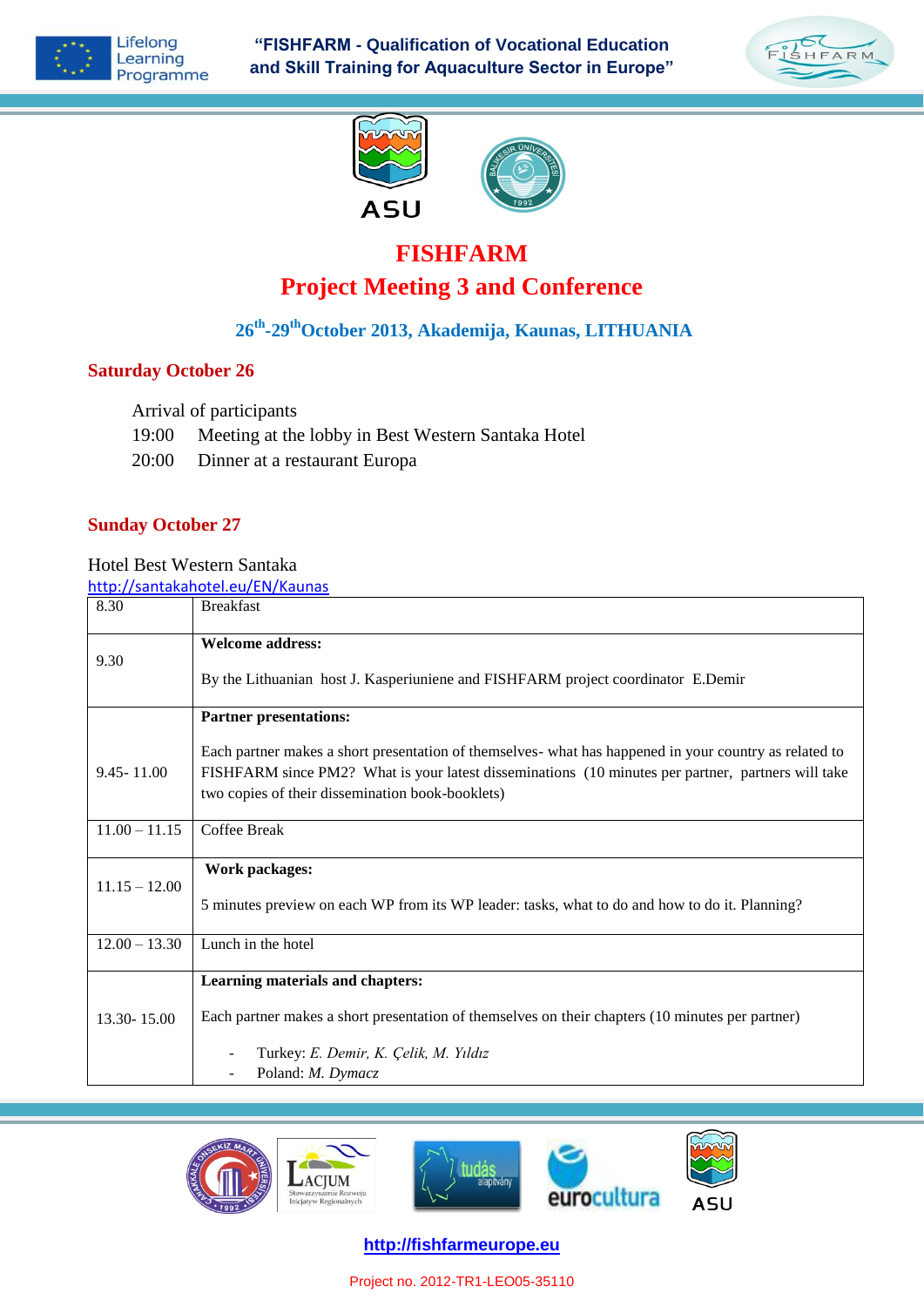

## **"FISHFARM - Qualification of Vocational Education and Skill Training for Aquaculture Sector in Europe"**



|             | Hungary: P.Janos<br>Italy: L. L. Bettin<br>Iceland: S.Einarsson<br>Lithuania: A. Raskauskiene, J. Kasperiuniene                                                                                                                                                       |
|-------------|-----------------------------------------------------------------------------------------------------------------------------------------------------------------------------------------------------------------------------------------------------------------------|
| 15.00-15.15 | Coffee Break                                                                                                                                                                                                                                                          |
| 15.15-16.00 | Discussion on learning materials, learning outcomes and education plan:<br>Format and size of the handbook, presentations for learning materials, e-learning and website. M.<br>Akbulut from Balikesir University will make a presentation on e-learning methodology. |
| 16.00-16.30 | <b>Management and financial issues:</b><br>Management issues, needs of interim report? PM4 planning.                                                                                                                                                                  |
| 16.30-17.30 | <b>FISHFARM</b> calendar:<br>How to go on: next steps, schedule of meetings, open questions, organization of tasks for the next 6<br>months.                                                                                                                          |
| 19.00       | Social dinner in old town. Participants will be invited by the ASU.                                                                                                                                                                                                   |

## **Monday October 28**

Aleksandras Stulginskis University (ASU) Big Conference hall (Room 314) IVth building. Universiteto str. 8a, Akademija Kaunas region

| 8.30            | <b>Breakfast</b>                                                                                                                                                                                                                                                                                            |
|-----------------|-------------------------------------------------------------------------------------------------------------------------------------------------------------------------------------------------------------------------------------------------------------------------------------------------------------|
|                 | <b>FISHFARM Congress:</b>                                                                                                                                                                                                                                                                                   |
|                 | Each partner makes a short presentation of themselves on their aquaculture sector (10)<br>minutes per partner for presentation and discussion)                                                                                                                                                              |
| $10.00 - 11.00$ | Part I:                                                                                                                                                                                                                                                                                                     |
|                 | Opening speeches by Lithuanian hosts,<br>Why and What is FISHFARM Project? (E. Demir)<br>Aquaculture and fisheries sector in Lithuania (Dr. A. Dautarte, ASU)<br>Aquaculture and fisheries sector in Turkey (K.Celik)<br>Aquaculture and fisheries sector in Poland (M. Dymacz)<br><b>Ask and Questions</b> |



**http://fishfarmeurope.eu**

Project no. 2012-TR1-LEO05-35110